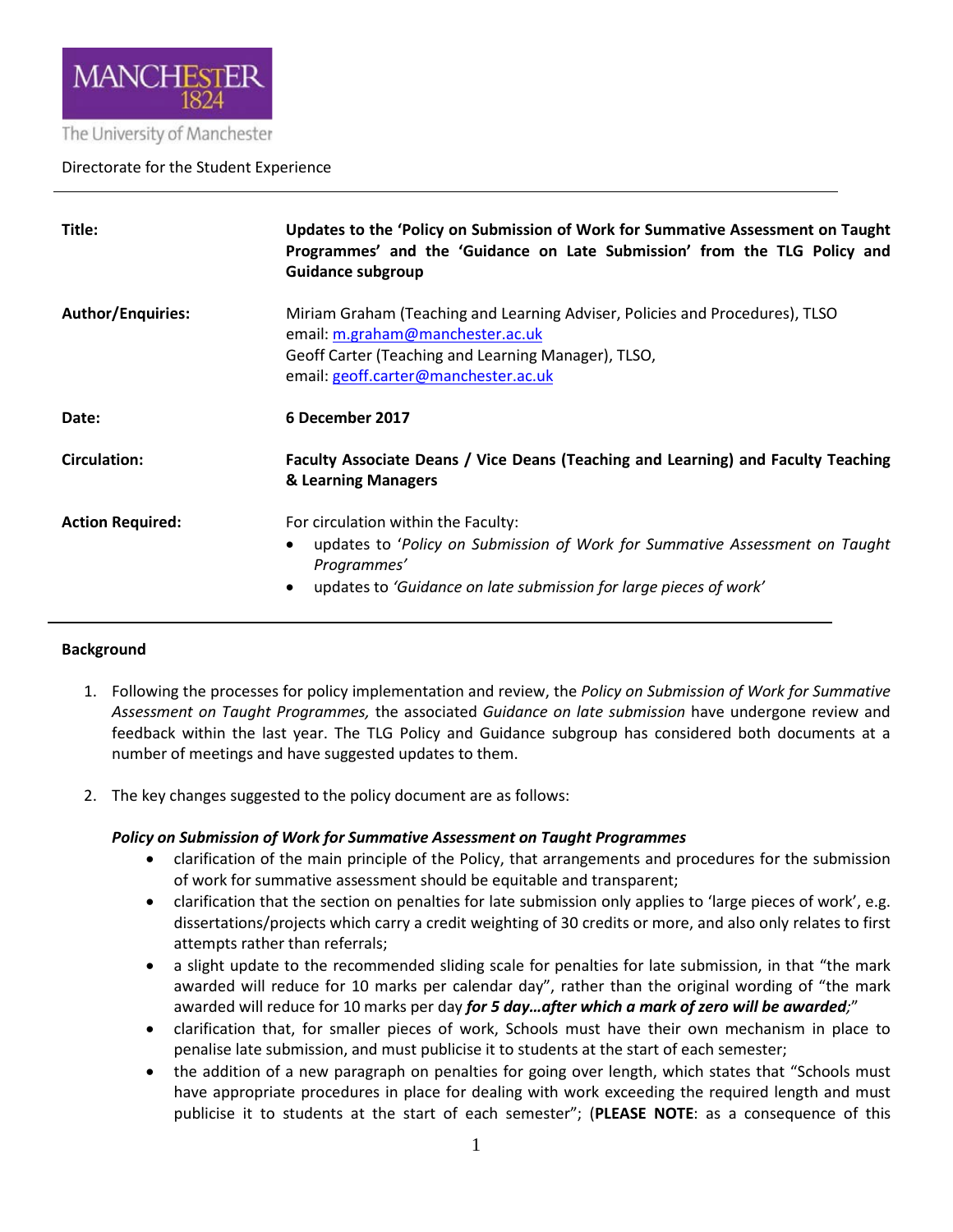addition, once this updated Policy is approved, paragraph 4.7 of the current *Policy on Marking* [\(http://www.staffnet.manchester.ac.uk/tlso/policy-guidance/assessment/practice-of-](http://www.staffnet.manchester.ac.uk/tlso/policy-guidance/assessment/practice-of-assessment/policy-marking/)

[assessment/policy-marking/\)](http://www.staffnet.manchester.ac.uk/tlso/policy-guidance/assessment/practice-of-assessment/policy-marking/) will be removed, so that information about penalties for going over length are contained in the *Policy on the Submission of Work for Summative Assessment*, rather than the *Policy on Marking*).

• removal of wording relating to alternative methods of submission where Schools require hard copy printing, where the costs must be met by the School. This wording is contained within the *Policy on Additional Costs*.

## *Guidance on late submission*

(Note: this guidance was published for implementation from September 2016, to accompany the *Policy on Submission of Work for Summative Assessment on Taught Programmes)*

- update to the title of the document from "Guidance on late submission" to "Guidance on late submission for large pieces of work", with a definition of work carrying a credit weighting of 30 credits or more;
- to tie in with the update to the *Policy on Submission of Work for Summative Assessment* regarding the slight update to the recommended sliding scale for penalties for late submission, confirmation that "the mark awarded will reduce for 10 marks per calendar day", rather than the original wording of "the mark awarded will reduce for 10 marks per day *for 5 day…after which a mark of zero will be awarded;*"
- removal of the table of examples of mark deductions, as it was felt that the reduction of 10 marks per calendar day (for work marked out of 100, and a proportional amount for work not marked out of 100) should be simpler with the removal of the cap of up to 5 days;
- the addition of a new bullet point providing guidance for cases where a student's original mark, before the application of a penalty, was in the compensation zone;
- confirmation that work submitted within 10 calendar days (rather than 5 in the previous version of the document) should be marked and feedback provided; if a student submits work more than 10 calendar days late, there is not a requirement for the work to be marked or feedback provided, but Schools may choose to do so.
- 3. 'Tracked changes' and 'clean' versions of both documents are contained in the appendices to this paper.

### **For action**

- 4. Faculty Teaching and Learning Managers/Associate Deans are asked to circulate the suggested updated versions of these policy/guidance documents within their Faculties for information, with the request that any comments or feedback is returned to the Teaching and Learning Support Office (via Miriam Graham – [m.graham@manchester.ac.uk\)](mailto:m.graham@manchester.ac.uk) **by 24 January 2018**.
- 5. The TLG Policy and Guidance subgroup will then receive and act upon any feedback prior to the documents being submitted for final approval.
- 6. The current versions of the documents are available at:
	- *Policy on Submission of Work for Summative Assessment on Taught Programmes* <http://documents.manchester.ac.uk/display.aspx?DocID=24561>
	- *Guidance on late submission* <http://documents.manchester.ac.uk/display.aspx?DocID=29825>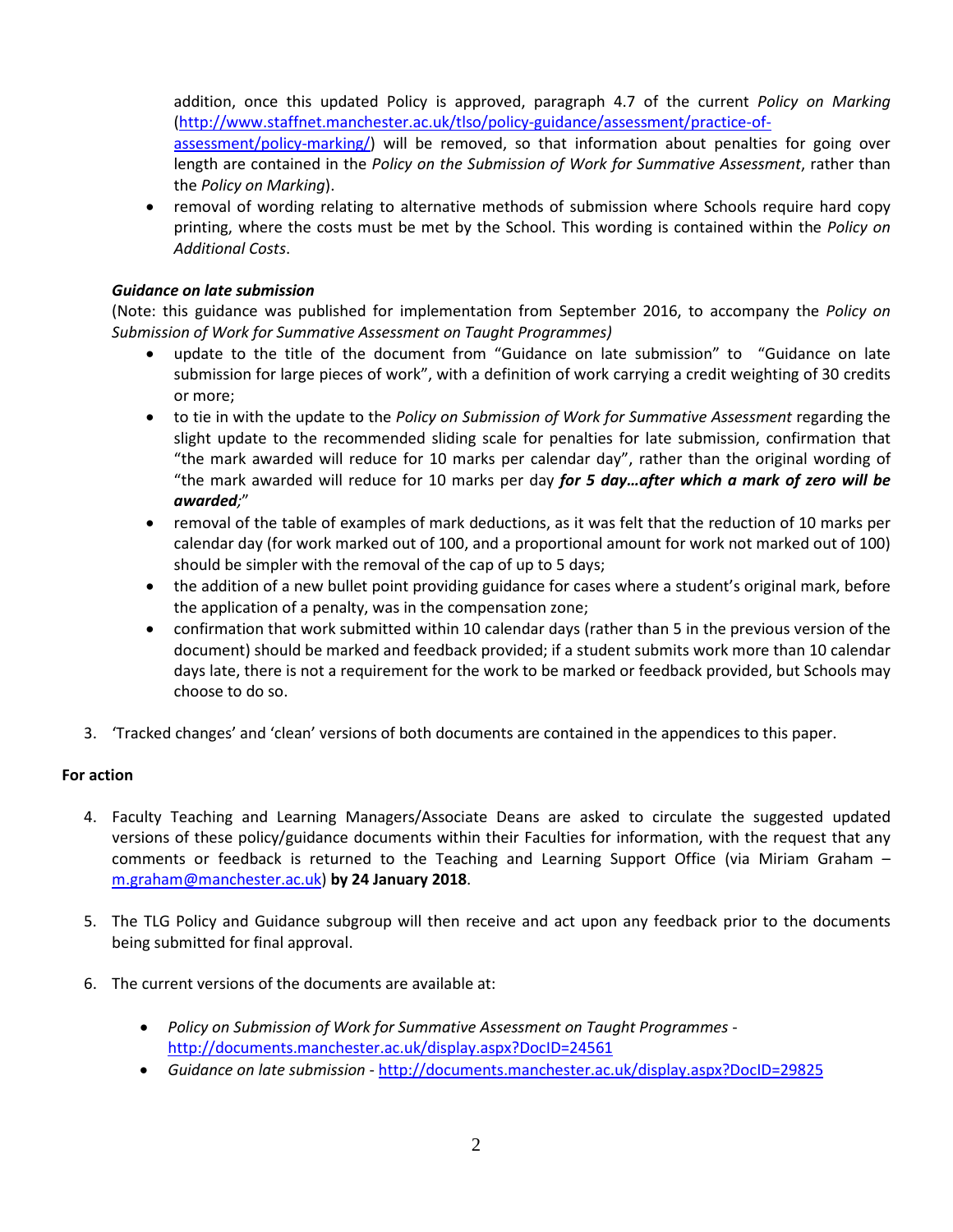# **Appendix 1: Policy on Submission of Work for Summative Assessment on Taught Programmes ('tracked changes')**

- **September 2017 (Updates made after April, June and August 2017 TLG policy and guidance sub-group meetings)**

## **CONTENTS**

- 1. Introduction
- 2. Purpose
- 3.2.Scope
- 3. Main Principles
- 4. The Policy

## **1. Introduction**

1.1 This document sets out the University's Policy on the process of submission and the penalties associated with late submission.

### **2. Purpose**

2.11.1 The purpose of this policyPolicy is to ensure consistent application of University procedures in **order** to ensure an equality of experience for students across the University, particularly those on joint programmes.

1.2 2.2 In addition, the policy providesprovide transparency in the relation to the submission of summative assessment and the way submission proceduresthe details are -articulated to students and. It also sets out the responsibilities onof Schools and students for meeting printing costs.regarding penalties for work that is submitted late or exceeds the prescribed length.

### **3.2.Scope**

3.1

2.1This policyPolicy refers to all undergraduate and postgraduate coursework submitted for summative assessment-on taught programmes. Summative Assessmentassessment is defined, for the purposes of this policy, as that which contributes to the final unit mark.

2.23.2 The policyPolicy does not apply to purely formative assessment that. The Policy also does not contribute to a final unit mark, norapply to assessment that students must attend to complete, such as practical — tests, written examinations or work which is marked in the presence of students as —— part of a continuous assessment model.

### **4. The Policy**

4.1

- **3. Main Principles**
- 3.1 The purpose of this Policy is to ensure that the arrangements and procedures for the submission of work for summative assessment are equitable and transparent.

## **4. The Policy**

4.1 Schools should must publish School level procedures onfor submission of work for summative — assessment,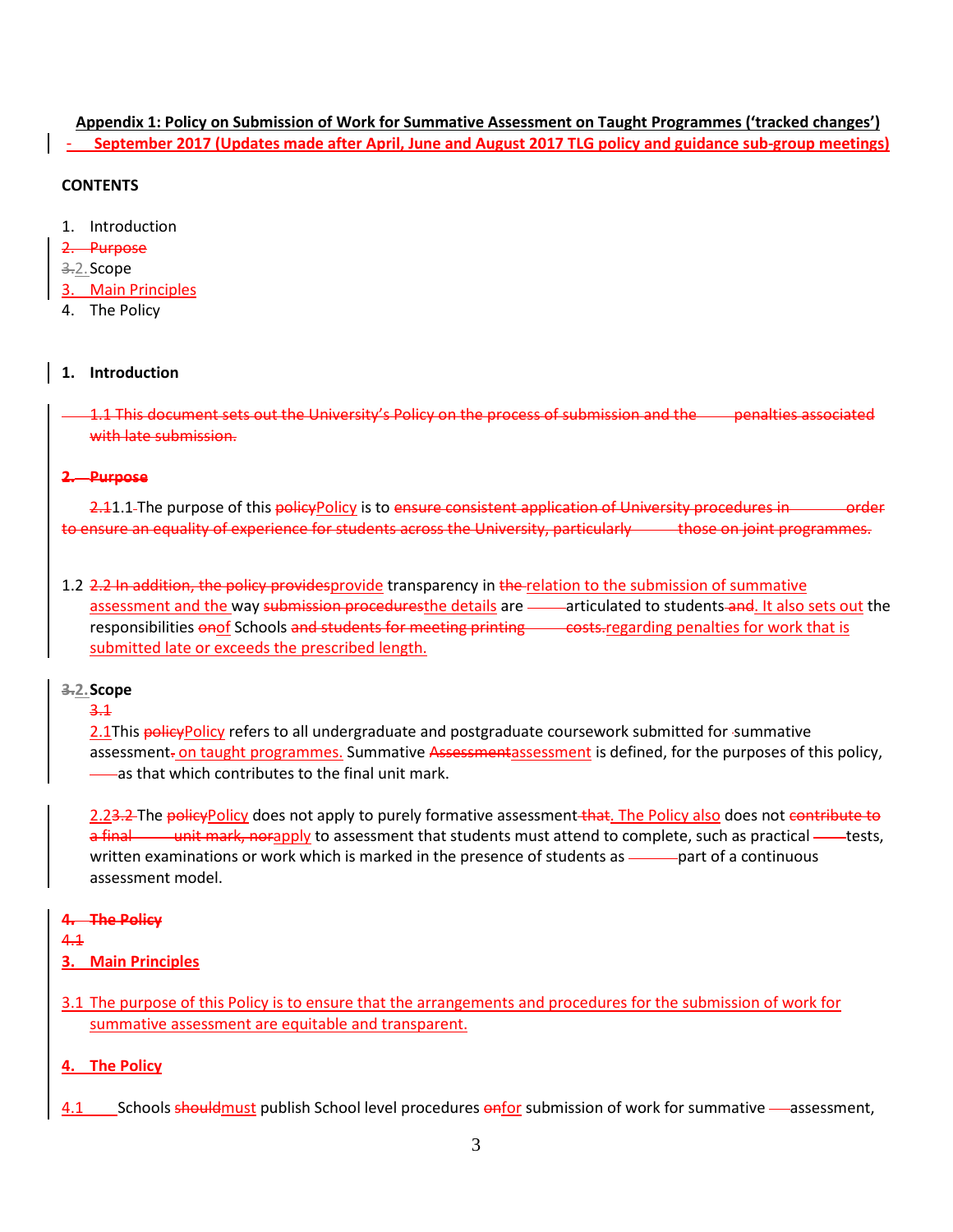and Faculties will be responsible for ensuring that these are appropriate - across the Faculty and in accordance with this policy.

4.2 The School procedures and guidance for the submission of summative assessment must be clearly publicised to students, via Handbooks, local web pages or intranet.

4.2 4.3 Schools shouldmust publish deadlines for the submission of all coursework at the beginning of each semester.

4.4 Students are responsible for managing their time in order to meet published deadlines.

## **Extending deadlines**

4.5 Deadlines may be extended in accordance with the Policy on Mitigating Circumstances.

4.3 Deadlines may be extended in accordance with th[e Policy on Mitigating Circumstances](http://www.staffnet.manchester.ac.uk/tlso/policy-guidance/assessment/reaching-decisions-from-assessment/mitigating-circumstances/) and arrangements for automatic extensions for students registered with the Disability Advisory and Support Service (DASS).

# **Penalty for late submission: for large pieces of work (e.g. dissertations/projects)[1](#page-3-0)**

4.4 4.6 This relates to first attempts only. Students who submit referral assignments after the deadline will be automatically subject to a mark of zero.

4.5 Schools must implement a sliding scale to penalise late submission. Work submitted after the deadline will be marked but the mark awarded will reduce progressively for each day, or part thereof, by which the work is late.

4.6 4.7 The mark awarded will reduce by 10 marks per calendar day for 5 days (assuming a 0 -100 marking scale), after which a mark of zero will be awarded.).

4.7 4.8 In exceptional circumstances and for sound pedagogic reasons, a Unit Lead may decide not to accept late submission of assessed summative work. These circumstances must be approved by the School and be detailed within Unit Specifications. The rationale and consequences must also be clearly articulated in Assignmentassignment briefs.

### **Submission of Summative Assessment**

4.9 All typed**Penalty for late submission: for smaller pieces of work**

4.8 Schools must have a mechanism in place to penalise late submission of smaller pieces of work and must publicise it to students at the start of each semester. There should be School/Faculty norms for late submission penalties, with exceptions being possible if there are sound pedagogic reasons.

<span id="page-3-0"></span>Large pieces of work, for this purpose, are defined as being single pieces of assessed work carrying a credit weighting of 30 credits or more.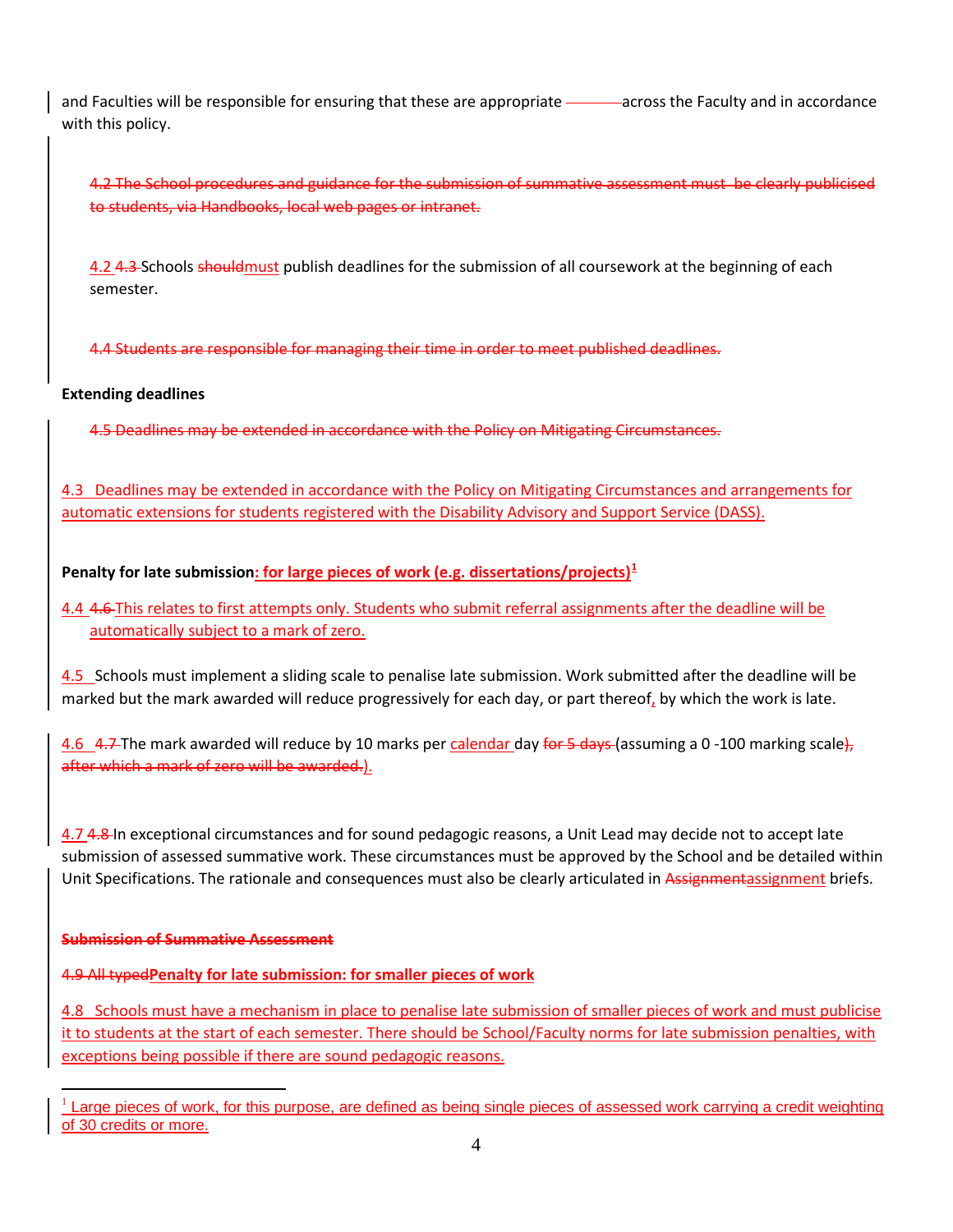4.9 Penalties for late submission of smaller pieces of work should meet the overarching principles of this policy, being equitable and transparent.

## **Penalty for going over length**

- 4.10 Schools must have appropriate procedures in place for dealing with work exceeding the required length and must publicise it to students at the start of each semester.
- 4.11 Penalties for going over length should meet the overarching principles of this policy, being equitable and transparent.

## **Plagiarism detection**

- 4.94.12 Where appropriate, summative assessmentassessed written work, including dissertations and projects, should be submitted online and subjected to plagiarism detection software, where appropriate (see section 4.13).
- 4.104.13 4.104.13 4.10 Schools must ensure Studentsstudents are aware that plagiarism detection software is used and must be directed to information, advice and guidance on academic writing, avoiding plagiarism and the penalties arising from academic misconduct.

4.11 Online submission may affect the application of the anonymous marking policy. All efforts must be made by Schools to preserve the anonymity of students, submitting assessments online.

4.12 Schools must develop contingency plans, in the event of technical difficulties for the submission of assessed work, in accordance with the Guidance on eAssessment.

4.13 Schools may specify instances where the use of online submission and/ or plagiarism detection software is inappropriate. Details of the alternative arrangements in these specific instances must be published to students in accordance with Paragraph 4.2.

### **Alternative Submission Methods**

4.14 Where a School requires alternative methods of submission for typed assessment, any printing costs must be met by the School. These costs must be met directly by the School, by issuing printing credits to students.

4.15 Where a student chooses to print and bind a thesis they must meet these costs themselves.

4.14 Staff and students can find information on academic malpractice and plagiarism, including procedures for handling cases of suspected plagiarism, on the TLSO website at: http://www.staffnet.manchester.ac.uk/tlso/policy-guidance/assessment/process-of-assessment/academicmalpractice/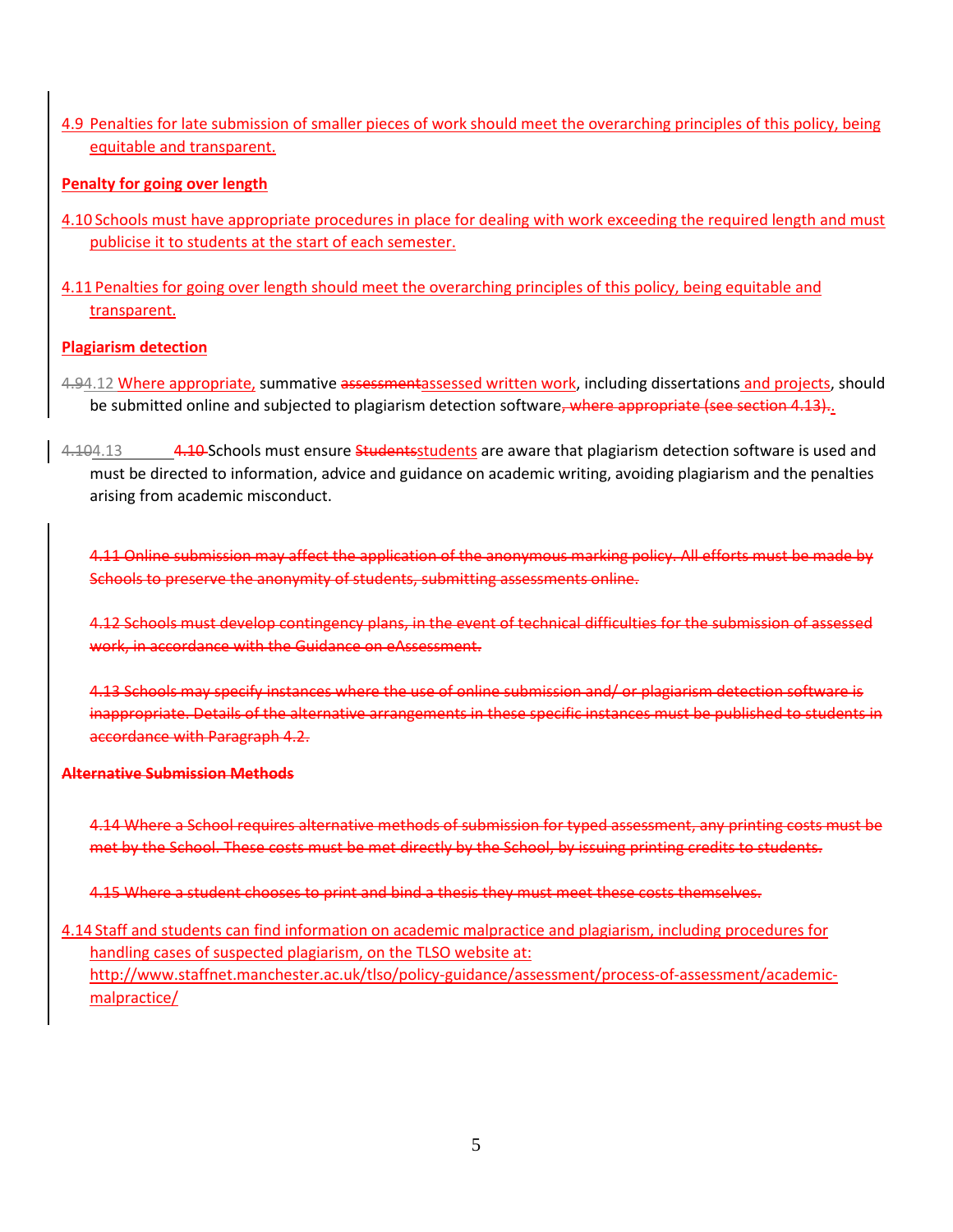### **Appendix 2: Policy on Submission of Work for Summative Assessment on Taught Programmes ('clean')**

### **CONTENTS**

- 1. Introduction
- 2. Scope
- 3. Main Principles
- 4. The Policy

## **1. Introduction**

1.1 The purpose of this Policy is to provide transparency in relation to the submission of summative assessment and the way the details are articulated to students. It also sets out the responsibilities of Schools regarding penalties for work that is submitted late or exceeds the prescribed length.

### **2. Scope**

- 2.1 This Policy refers to all undergraduate and postgraduate coursework submitted for summative assessment on taught programmes. Summative assessment is defined, for the purposes of this policy, as that which contributes to the final unit mark.
- 2.2 The Policy does not apply to purely formative assessment. The Policy also does not apply to assessment that students must attend to complete, such as practical tests, written examinations or work which is marked in the presence of students as part of a continuous assessment model.

### **3. Main Principles**

3.1 The purpose of this Policy is to ensure that the arrangements and procedures for the submission of work for summative assessment are equitable and transparent.

## **4. The Policy**

- 4.1 Schools must publish School level procedures for submission of work for summative assessment, and Faculties will be responsible for ensuring that these are appropriate across the Faculty and in accordance with this policy.
- 4.2 Schools must publish deadlines for the submission of all coursework at the beginning of each semester.

### **Extending deadlines**

4.3 Deadlines may be extended in accordance with th[e Policy on Mitigating Circumstances](http://www.staffnet.manchester.ac.uk/tlso/policy-guidance/assessment/reaching-decisions-from-assessment/mitigating-circumstances/) and arrangements for automatic extensions for students registered with the Disability Advisory and Support Service (DASS).

## **Penalty for late submission: for large pieces of work (e.g. dissertations/projects)[2](#page-5-0)**

4.4 This relates to first attempts only. Students who submit referral assignments after the deadline will be automatically subject to a mark of zero.

<span id="page-5-0"></span> $2$  Large pieces of work, for this purpose, are defined as being single pieces of assessed work carrying a credit weighting of 30 credits or more.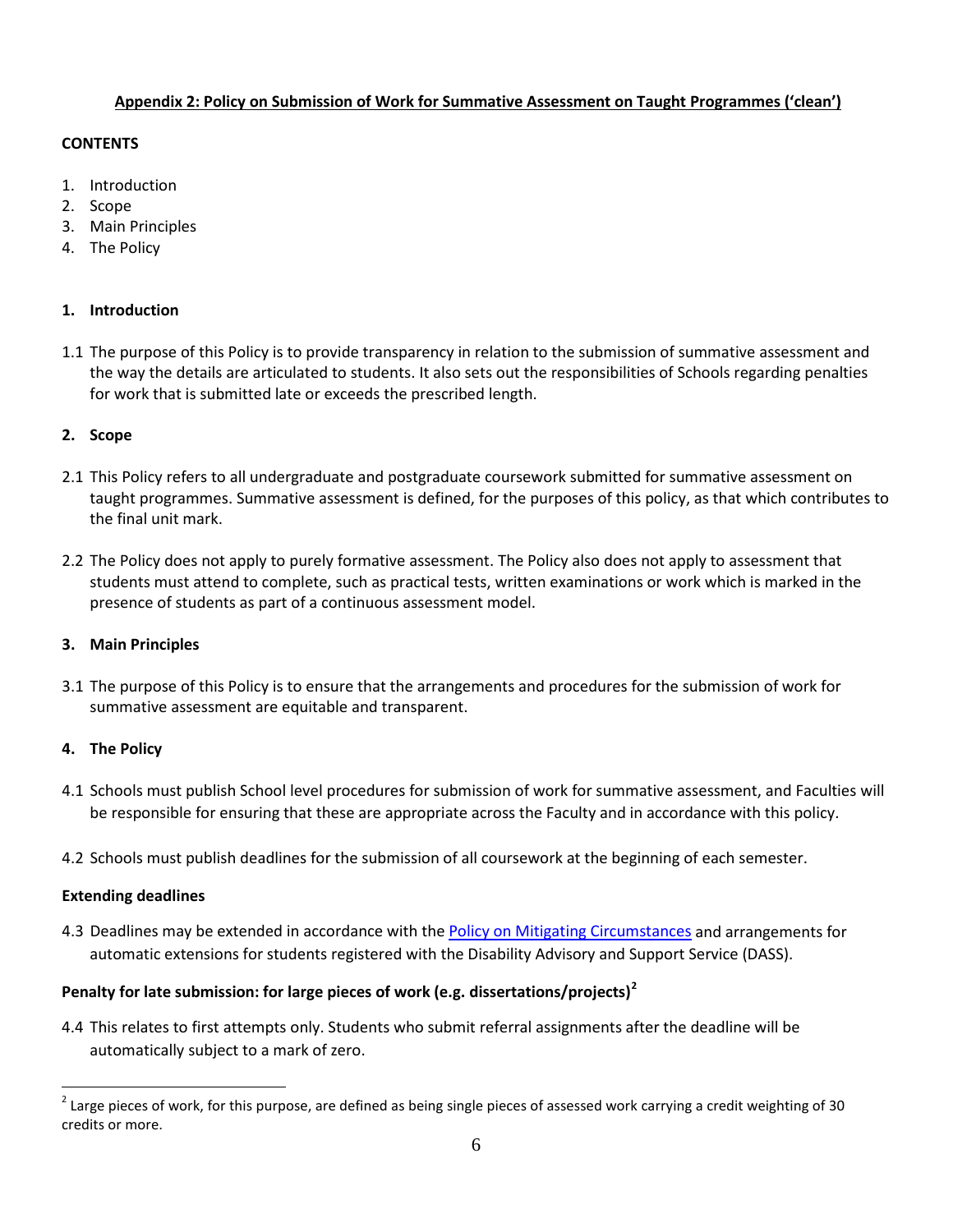- 4.5 Schools must implement a sliding scale to penalise late submission. Work submitted after the deadline will be marked but the mark awarded will reduce progressively for each day, or part thereof, by which the work is late.
- 4.6 The mark awarded will reduce by 10 marks per calendar day (assuming a 0 -100 marking scale).
- 4.7 In exceptional circumstances and for sound pedagogic reasons, a Unit Lead may decide not to accept late submission of assessed summative work. These circumstances must be approved by the School and be detailed within Unit Specifications. The rationale and consequences must also be clearly articulated in assignment briefs.

## **Penalty for late submission: for smaller pieces of work**

- 4.8 Schools must have a mechanism in place to penalise late submission of smaller pieces of work and must publicise it to students at the start of each semester. There should be School/Faculty norms for late submission penalties, with exceptions being possible if there are sound pedagogic reasons.
- 4.9 Penalties for late submission of smaller pieces of work should meet the overarching principles of this policy, being equitable and transparent.

## **Penalty for going over length**

- 4.10 Schools must have appropriate procedures in place for dealing with work exceeding the required length and must publicise it to students at the start of each semester.
- 4.11 Penalties for going over length should meet the overarching principles of this policy, being equitable and transparent.

### **Plagiarism detection**

- 4.12 Where appropriate, summative assessed written work, including dissertations and projects, should be submitted online and subjected to plagiarism detection software.
- 4.13 Schools must ensure students are aware that plagiarism detection software is used and must be directed to information, advice and guidance on academic writing, avoiding plagiarism and the penalties arising from academic misconduct.
- 4.14 Staff and students can find information on academic malpractice and plagiarism, including procedures for handling cases of suspected plagiarism, on the TLSO website at: [http://www.staffnet.manchester.ac.uk/tlso/policy-guidance/assessment/process-of-assessment/academic](http://www.staffnet.manchester.ac.uk/tlso/policy-guidance/assessment/process-of-assessment/academic-malpractice/)[malpractice/](http://www.staffnet.manchester.ac.uk/tlso/policy-guidance/assessment/process-of-assessment/academic-malpractice/)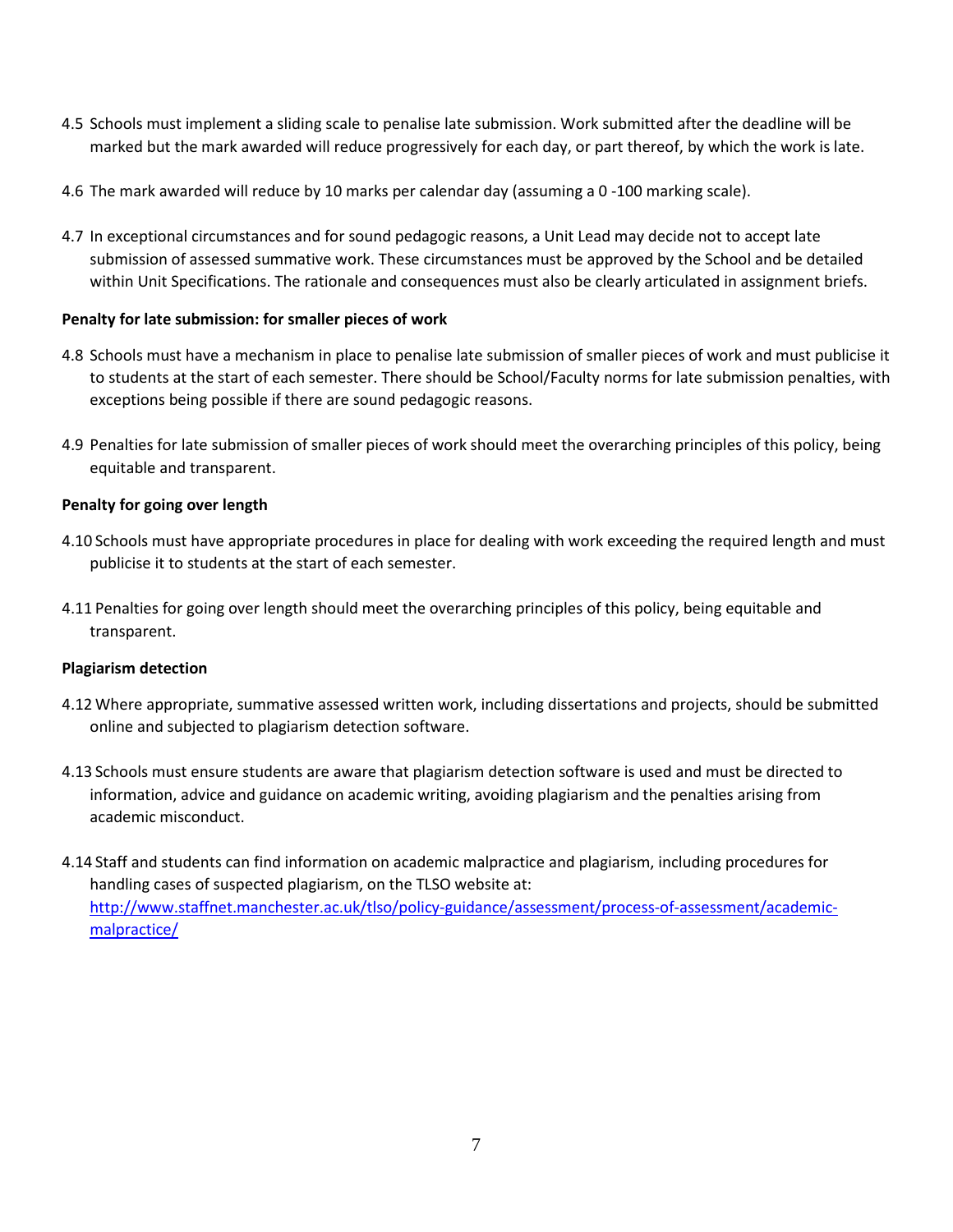## **Appendix 3: Guidance on late submission for large pieces of work[3](#page-7-0) ('tracked changes')**

### **To accompany the Policy on Submission of Work for Summative Assessment (updates made by TLG Policy & Guidance subgroup, September 2017)**

### A. **Background**

The [Policy on Submission of Work for Summative Assessment w](http://documents.manchester.ac.uk/display.aspx?DocID=24561)as revised and approved in June 2015 for implementation from September 2015. It sets out the University's policy on the process of submission and sets out the penalties associated with late submission.

Paragraph 4.65 of the Policy states that Schools must implement a sliding scale to penalise work submitted late. Paragraph 4.76 states that the mark awarded for such work will reduce by 10 marks per calendar day late for 5 days (assuming a 0 -100 marking scale), after which a mark of zero will be awarded.). Paragraph 4.87 states that, in exceptional circumstances and for sound pedagogic reasons<sup>[4](#page-7-1)</sup>, a Unit Lead may decide not to accept the late submission of assessed summative work. These circumstances must be approved by the School and be detailed within Unit Specifications, and the rationale and consequences must also be clearly articulated in Assignment briefs.

The following guidance is provided for Schools to assist in their implementation of these aspects of the Policy.

## B. **Guidance**

## **1. Definition of late submission**

Any work that has been submitted after a deadline has passed is classed as late except in cases where an extension has already been agreed. There should be no discretionary periods or periods of grace. A student who submits work at 1 second past a deadline or later will therefore be subject to a penalty for late submission.

**This guidance relates to first attempts only. Students who submit referral assignments after the deadline will be automatically subject to a mark of zero. There should be no sliding scale in operations for resits/referrals.**

### **2. Timing of penalties for late submission**

No calculations should be made for part-days. Any work submitted *at any time* within the first 24 hours following the published submission deadline will receive a penalty of 10 marks. Any work submitted at any time between 24 hours and up to 48 hours late will receive a deduction of 20 marks, and so on, at the rate of an additional 10 marks deducted per day/24 hours, up to 5 days. Late work submitted after 5 days will receive a mark of zero...

The Policy relates to *calendar days*, so includes weekends and weekdays. If an assessment deadline is at noon on a Friday and the student submits it just before noon on the following Monday, their penalty would be a 30-mark deduction, based on being late by three days/72 hours. Schools are therefore advised to consider the implications of deadlines (particularly for hard copy submissions) and are encouraged to avoid deadlines on a Friday.

<span id="page-7-0"></span>Large pieces of work, for this purpose, are defined as being single pieces of assessed work carrying a credit weighting of 30 credits or more.

<span id="page-7-1"></span><sup>4</sup> Examples may include assessments that are marked as pass/fail rather than being awarded a specific mark; multiple choice questions; discussion boards and student presentations in seminars, etc., i.e. cases where assessment is instant and cannot be revisited later.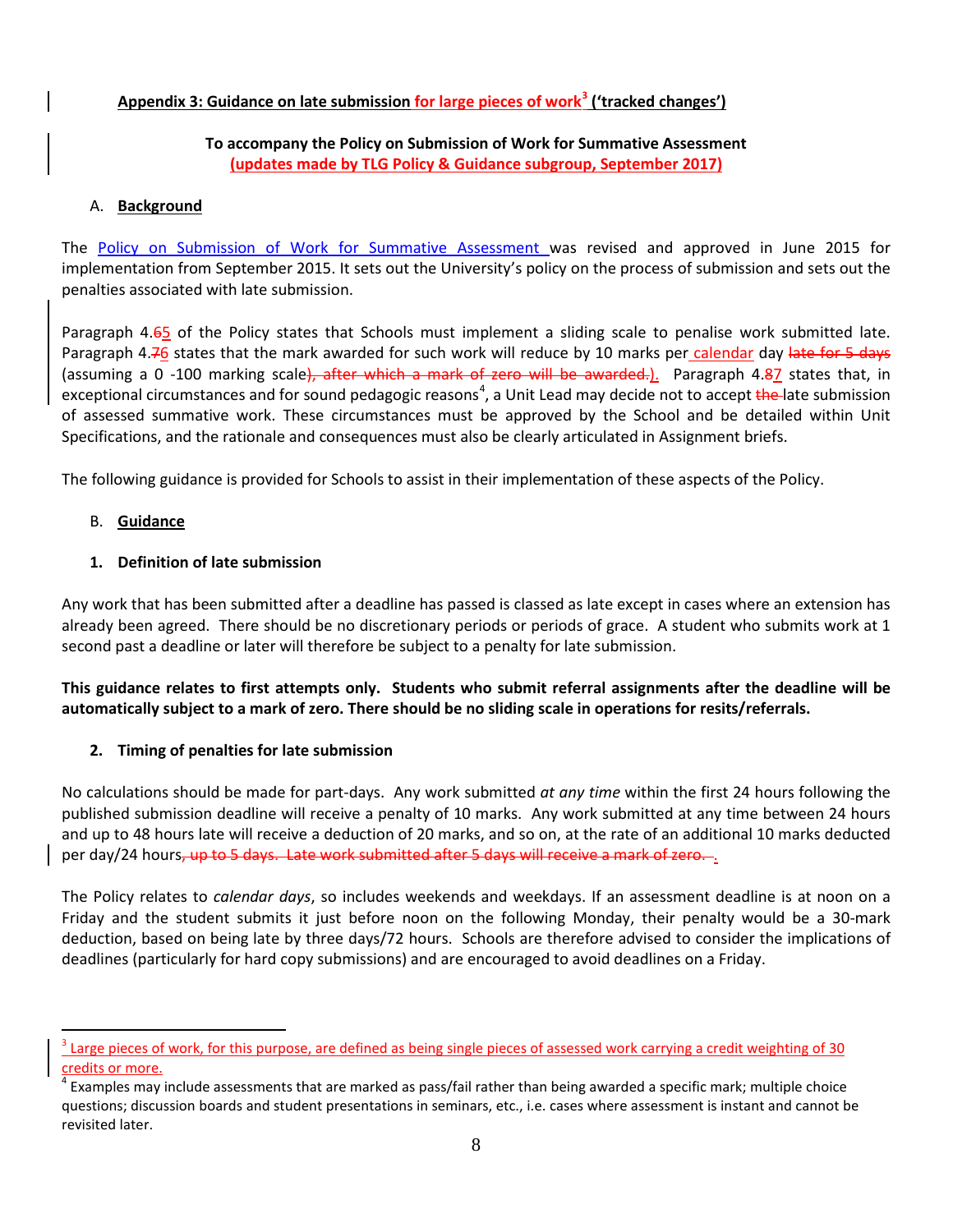Schools must make it clear to students that submission dates and times are in UK local time and it is the responsibility of students to ensure that they check the relevant time zone. (This may be of particular relevance to distance learning students).

Should Schools require both online and hard copy submission of an assignment, the late submission penalty would apply to the piece of work with the earliest submission date.

## **3. Consideration of the nature of assessment**

In cases where a piece of work does not represent an entire assessment or unit, the penalty applies to the *individual piece of work*, not the total assessment or unit.

If a piece of work is not marked out of 100, the deduction per day is proportional to that for work marked out of 100. For example, for a piece of work marked out of 60, the deduction would be 6 marks per day/24 hours. After five days late, the mark would reduce to 0. The reduction is therefore 10% of the *total assessment value*, rather than 10% of the mark awarded. See table 1 below.

| <b>Number of Days/Hours</b> | <b>Marks deducted (for work marked</b> | <b>Marks deducted (for work marked</b> |
|-----------------------------|----------------------------------------|----------------------------------------|
| Late                        | out of 100)                            | out of 60)                             |
| 1 (up to 24 hours after     | 10                                     | $\epsilon$                             |
| assessment deadline)        |                                        |                                        |
| 2 (more than 24 hours       | 20                                     | 42                                     |
| and up to 48 hours          |                                        |                                        |
| after the deadline)         |                                        |                                        |
| 3 (more than 48 hours       | 30                                     | 48                                     |
| and up to 72 hours          |                                        |                                        |
| after the deadline)         |                                        |                                        |
| 4 (more than 72 hours       | 40                                     | 24                                     |
| and up to 96 hours          |                                        |                                        |
| after the deadline)         |                                        |                                        |
| 5 (more than 96 hours       | 50                                     | <del>30</del>                          |
| and up to 120 hours         |                                        |                                        |
| after the deadline)         |                                        |                                        |
| More than 5 days/120        | 100 (mark of zero awarded)             | 60 (mark of zero awarded)              |
| hours after the             |                                        |                                        |
| deadline                    |                                        |                                        |

*Table 1: The deduction of marks for each day late relating to a piece of coursework/dissertation, either marked out of 100 or, as a further example, marked out of 60.*

### **4. Professionally accredited programmes**

The requirements of Professional and Statutory Bodies can take precedence over the requirements of the Policy. Therefore, PSRB accredited programmes which have a deadline/time related Intended Learning Outcome (ILO), for example related to professionalism, are permitted to apply a zero tolerance approach and issue a penalty of zero marks for late submission.

**5. Procedure for the handling of cases where a student receives a pass mark for an assignment (including dissertations) but then fails the assignment due to the deduction of marks as a penalty of late submission**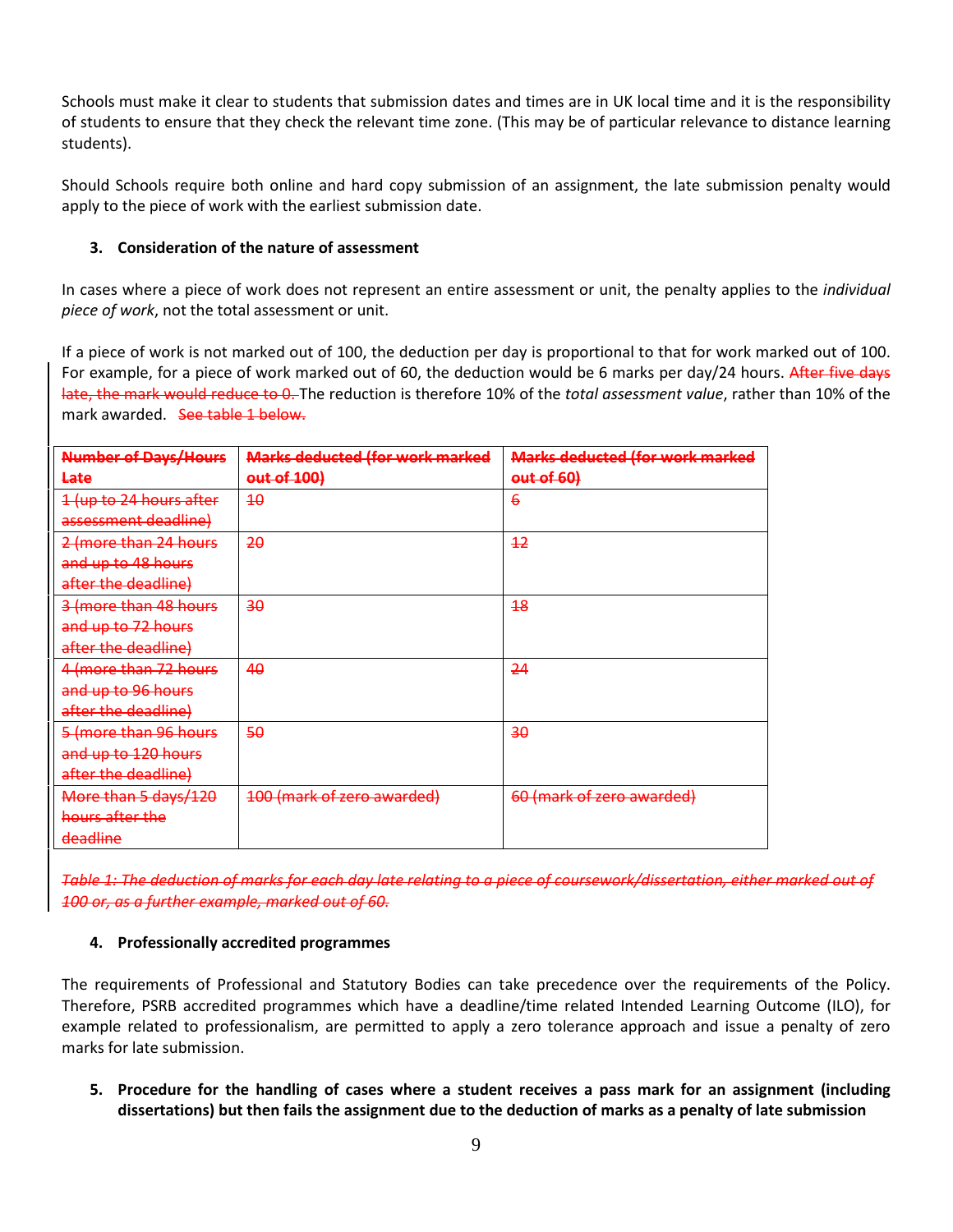The following principles should be adopted in such cases:

- i. Students whose assignment mark falls below a pass as a result of a late penalty, *within the 5 day timeframe*, should **not** be asked to resit the assignment.
	- If a student's original mark before the application of the penalty **was a pass**, the mark recorded will not fall below the minimum compensatable pass mark for the programme.

Therefore, for undergraduate programmes with a minimum compensatable pass mark of 30:

- o UG marks *after the penalty* of *between 31 and 39* are recorded as 31-39R (Marks in the compensation zone after the application of the penalty are not capped but retain the mark after the penalty, with an 'R' suffix to signify that the mark is counted as a resit attempt, within the credit allowance for referrals.)
- o UG marks that were pass marks before the penalty but that *after the penalty fell to 30 or below* are recorded as 30R (i.e. the minimum compensatable pass mark).

For postgraduate taught programmes with a minimum compensatable pass mark of 40:

- o PGT marks *after the penalty* of *between 41 and 49* are recorded as 41-49R
- o PGT marks that were pass marks before the penalty but that a*fter the penalty fell to 40 or below* are recorded as 40R

Programmes with minimum compensatable pass marks that are different from the above should adopt an approach that is equivalent but that reflects their pass mark.

- If a student's original mark, before the application of a penalty, was in the compensation zone, the mark recorded should be capped at the lowest compensatable pass mark (30C for UG and 40C for PGT) and the student should not be asked to resit the assignment.
- ii. When a piece of assessed work is *more than 5 days late*, the student is deemed to have failed through nonsubmission and receives a mark of zero with no credit. Any referral/resit that is required as a result does not have to necessarily take the form of the original assessment, but must be designed to assess the achievement of the same ILOs (see paragraph F21 of the Undergraduate Degree Regulations and paragraph F20 of the Postgraduate Taught Degree Regulations).
- iii. Final year UG students with capped marks/marks of zero for assessments, due to late submission penalties, will still be eligible for Special Compensation if they have failed other units (see section J of the Undergraduate Degree Regulations).

### **6. Providing feedback in relation to work submitted late**

Work submitted within *five10* calendar days of the deadline should be marked and feedback provided; the feedback should reflect the mark achieved *before the penalty was imposed*. If a student submits work more than five10 calendar days late, there is not a requirement for the work to be marked or feedback provided. However, Schools may choose to mark and provide feedback.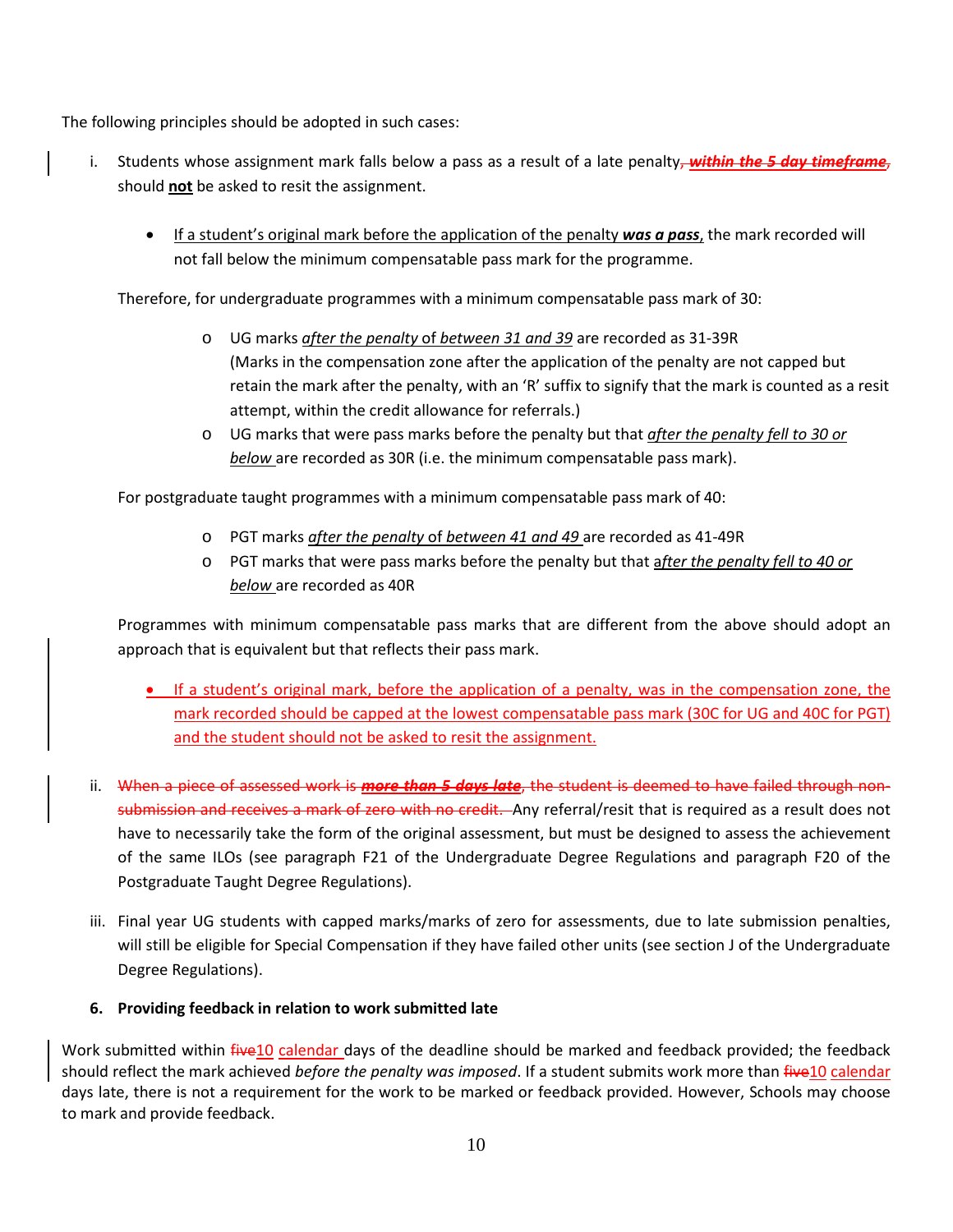### C. **Communications to students**

Schools should ensure that they make clear to students the deadlines for submission of work; and how the students are expected to submit (i.e. the format – online or hard copy, etc.); and ...) Students should be advised via the handbook of the penalties that will apply in the event of students submitting their workbe applied if they submit late. Students should be advised of the sliding scale of specific penalties applicable to pieces of work/assignments, making it clear that, unless there are approved mitigating circumstances<sub>z</sub> or an extension has already been granted, or there are other agreed pedagogic reasons for not applying a penalty for late submission to a particular assessment, penalties will be applied for any work submitted after the deadline (whether that be one second late or five days late).. Students should also be advised that the sliding scale does not apply to referrals and that in such casesif they submit referred assignments late, a mark of zero will applyautomatically be given.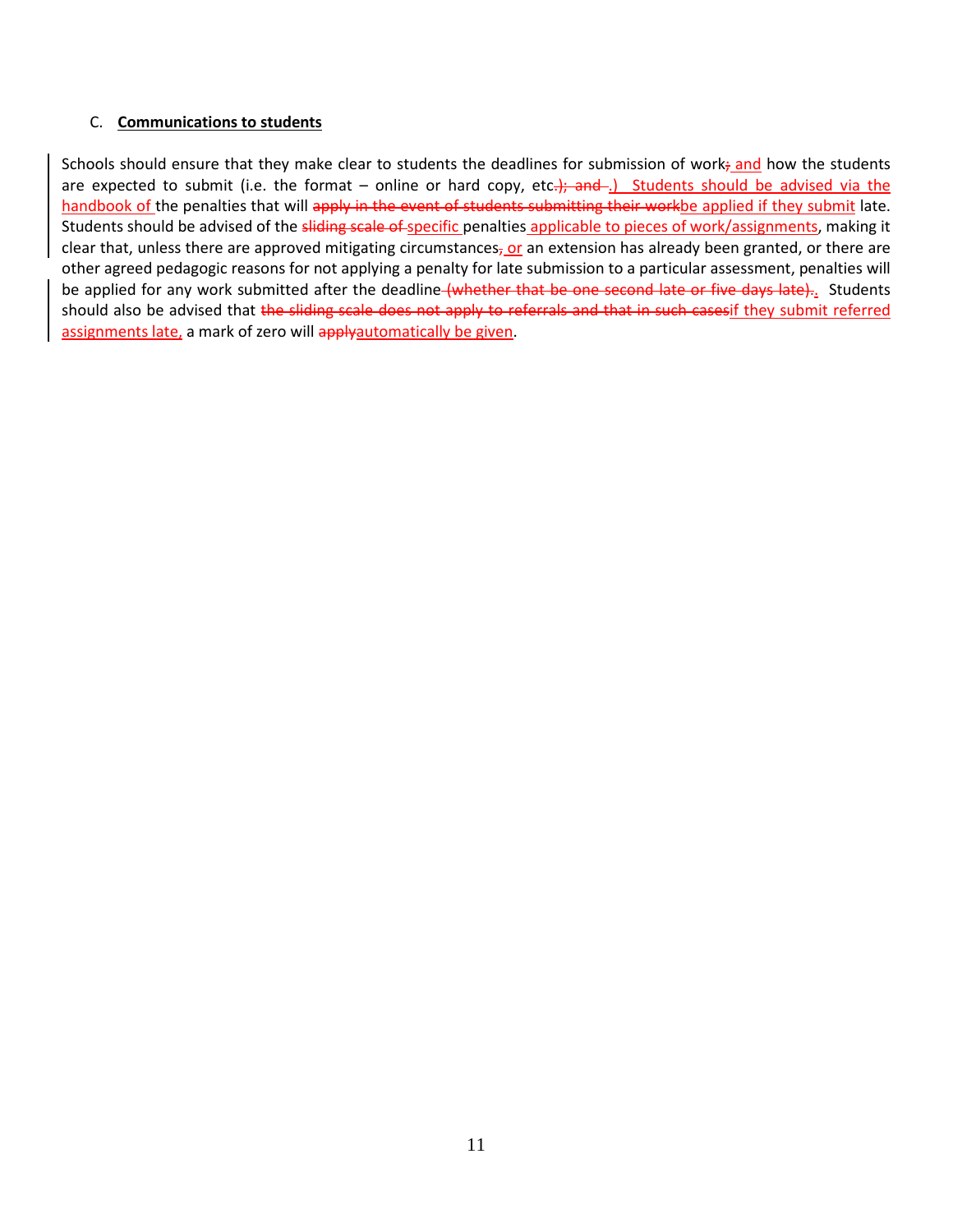## **Appendix 4: Guidance on late submission for large pieces of work[5](#page-11-0) ('clean')**

## **To accompany the Policy on Submission of Work for Summative Assessment (updates made by TLG Policy & Guidance subgroup, September 2017)**

### A. **Background**

The [Policy on Submission of Work for Summative Assessment w](http://documents.manchester.ac.uk/display.aspx?DocID=24561)as revised and approved in June 2015 for implementation from September 2015. It sets out the University's policy on the process of submission and sets out the penalties associated with late submission.

Paragraph 4.5 of the Policy states that Schools must implement a sliding scale to penalise work submitted late. Paragraph 4.6 states that the mark awarded for such work will reduce by 10 marks per calendar day (assuming a 0 -100 marking scale). Paragraph 4.7 states that, in exceptional circumstances and for sound pedagogic reasons<sup>[6](#page-11-1)</sup>, a Unit Lead may decide not to accept late submission of assessed summative work. These circumstances must be approved by the School and be detailed within Unit Specifications, and the rationale and consequences must also be clearly articulated in Assignment briefs.

The following guidance is provided for Schools to assist in their implementation of these aspects of the Policy.

## B. **Guidance**

## **1. Definition of late submission**

Any work that has been submitted after a deadline has passed is classed as late except in cases where an extension has already been agreed. There should be no discretionary periods or periods of grace. A student who submits work at 1 second past a deadline or later will therefore be subject to a penalty for late submission.

**This guidance relates to first attempts only. Students who submit referral assignments after the deadline will be automatically subject to a mark of zero. There should be no sliding scale in operations for resits/referrals.**

## **2. Timing of penalties for late submission**

No calculations should be made for part-days. Any work submitted *at any time* within the first 24 hours following the published submission deadline will receive a penalty of 10 marks. Any work submitted at any time between 24 hours and up to 48 hours late will receive a deduction of 20 marks, and so on, at the rate of an additional 10 marks deducted per day/24 hours.

The Policy relates to *calendar days*, so includes weekends and weekdays. If an assessment deadline is at noon on a Friday and the student submits it just before noon on the following Monday, their penalty would be a 30-mark deduction, based on being late by three days/72 hours. Schools are therefore advised to consider the implications of deadlines (particularly for hard copy submissions) and are encouraged to avoid deadlines on a Friday.

<span id="page-11-0"></span><sup>&</sup>lt;sup>5</sup> Large pieces of work, for this purpose, are defined as being single pieces of assessed work carrying a credit weighting of 30 credits or more.

<span id="page-11-1"></span><sup>&</sup>lt;sup>6</sup> Examples may include assessments that are marked as pass/fail rather than being awarded a specific mark; multiple choice questions; discussion boards and student presentations in seminars, etc., i.e. cases where assessment is instant and cannot be revisited later.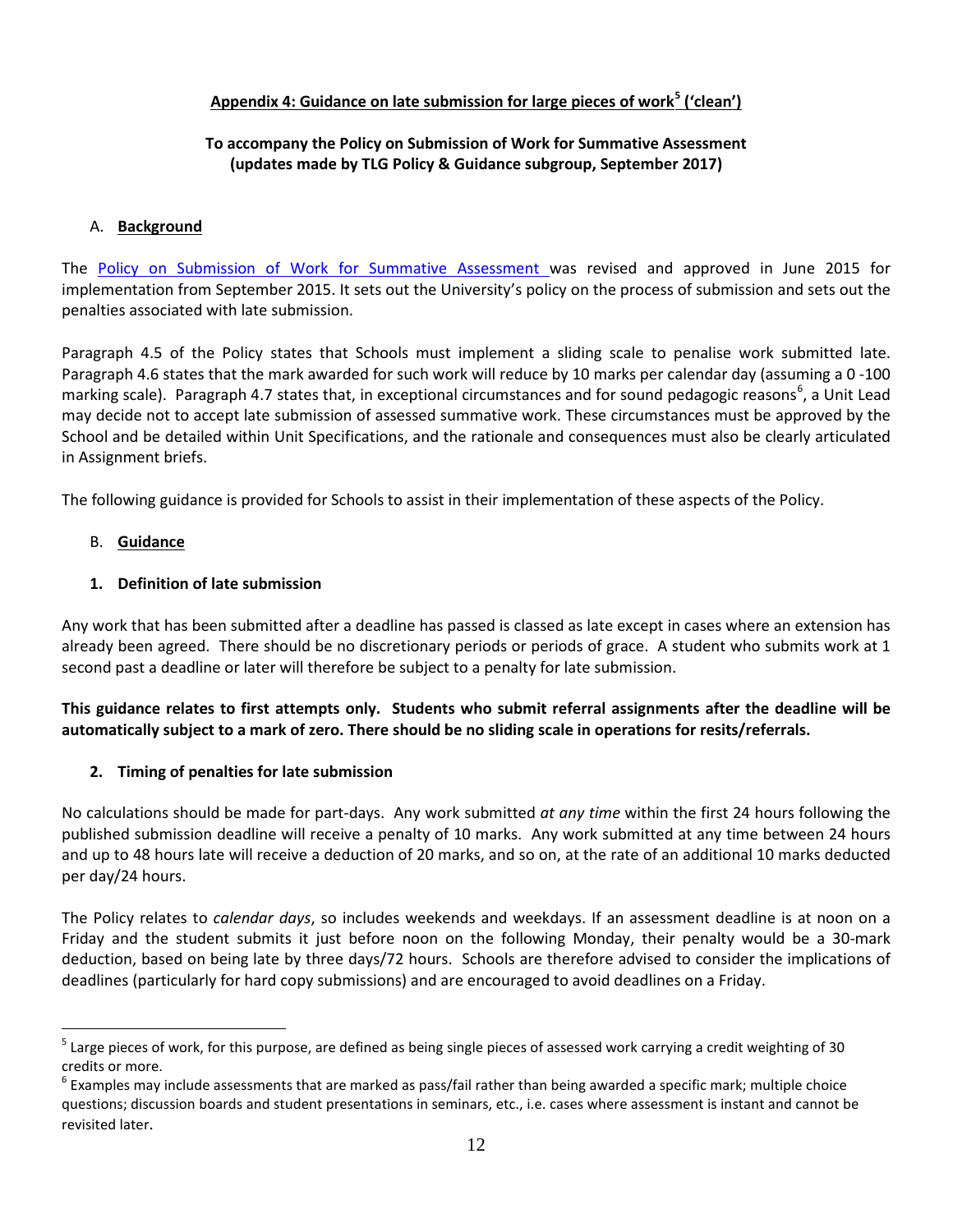Schools must make it clear to students that submission dates and times are in UK local time and it is the responsibility of students to ensure that they check the relevant time zone. (This may be of particular relevance to distance learning students).

Should Schools require both online and hard copy submission of an assignment, the late submission penalty would apply to the piece of work with the earliest submission date.

# **3. Consideration of the nature of assessment**

In cases where a piece of work does not represent an entire assessment or unit, the penalty applies to the *individual piece of work*, not the total assessment or unit.

If a piece of work is not marked out of 100, the deduction per day is proportional to that for work marked out of 100. For example, for a piece of work marked out of 60, the deduction would be 6 marks per day/24 hours. The reduction is therefore 10% of the *total assessment value*, rather than 10% of the mark awarded.

# **4. Professionally accredited programmes**

The requirements of Professional and Statutory Bodies can take precedence over the requirements of the Policy. Therefore, PSRB accredited programmes which have a deadline/time related Intended Learning Outcome (ILO), for example related to professionalism, are permitted to apply a zero tolerance approach and issue a penalty of zero marks for late submission.

# **5. Procedure for the handling of cases where a student receives a pass mark for an assignment (including dissertations) but then fails the assignment due to the deduction of marks as a penalty of late submission**

The following principles should be adopted in such cases:

- i. Students whose assignment mark falls below a pass as a result of a late penalty should **not** be asked to resit the assignment.
	- If a student's original mark before the application of the penalty *was a pass*, the mark recorded will not fall below the minimum compensatable pass mark for the programme.

Therefore, for undergraduate programmes with a minimum compensatable pass mark of 30:

- o UG marks *after the penalty* of *between 31 and 39* are recorded as 31-39R (Marks in the compensation zone after the application of the penalty are not capped but retain the mark after the penalty, with an 'R' suffix to signify that the mark is counted as a resit attempt, within the credit allowance for referrals.)
- o UG marks that were pass marks before the penalty but that *after the penalty fell to 30 or below* are recorded as 30R (i.e. the minimum compensatable pass mark).

For postgraduate taught programmes with a minimum compensatable pass mark of 40:

- o PGT marks *after the penalty* of *between 41 and 49* are recorded as 41-49R
- o PGT marks that were pass marks before the penalty but that a*fter the penalty fell to 40 or below* are recorded as 40R